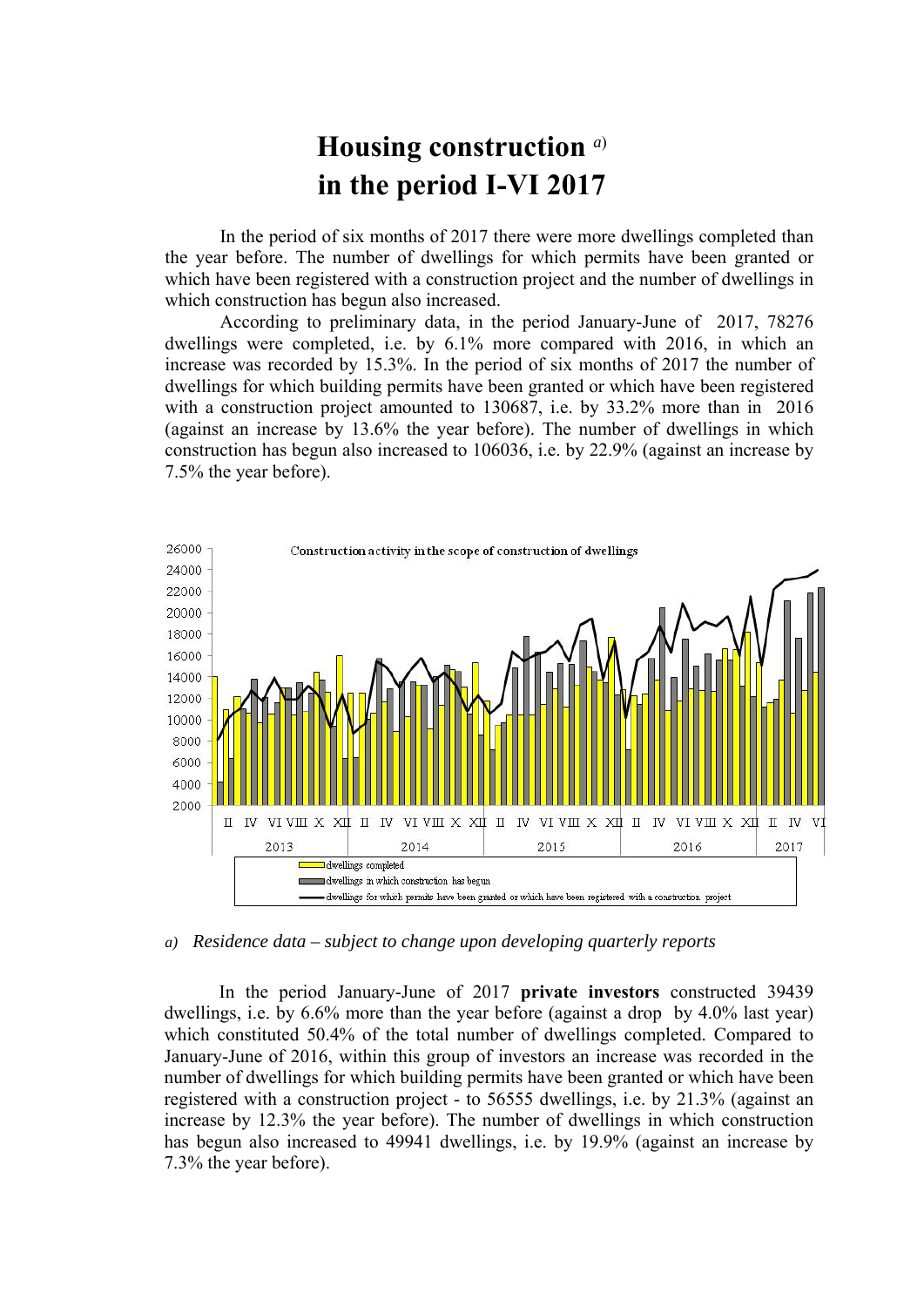**Developers**, in the period of six months of 2017, completed 37423 dwellings (which constituted 47.8% of the total number of dwellings completed), i.e. by 7.6% more than in 2016, when an increase was recorded by 45.5%. Investors who build for sale or rent received building permits for 71198 dwellings, i.e. by 44.5% more than the year before (when an increase was recorded by 13.4%). The number of dwellings in which construction has begun increased to 53786 dwellings, i.e. by 26.1% (against an increase by 6.0% the year before).

**Housing cooperatives** in the period of six months of 2017 completed 759 dwellings against 1016 dwellings the year before. The number of dwellings in which construction has begun decreased to 1060 against 1081 dwellings the year before, while the number of dwellings for which building permits have been granted increased to 869 against 461 dwellings the year before.

**Other investors** (municipal, public building society and company construction) in the period of six months of 2017 completed 655 dwellings against 966 dwellings the year before, of which in municipal construction - 436 dwellings were completed against 494 dwellings last year, in public building society construction – 199 dwellings against 424 dwellings and in company construction – 20 dwellings against 48 dwellings the year before. The number of dwellings for which building permits have been granted increased to 2065 against 1800 dwellings the year before and the number of dwellings in which construction has begun increased – to 1249 against 920 dwellings last year.

In the period of six months of 2017, an increase in **the number of dwellings completed** was recorded in ten voivodships, including the most substantial one in Pomorskie – by 40.3% (6611 dwellings), Warmińsko-Mazurskie– by 28.7% (2517) and Wielkopolskie – by  $23.2\%$  (8323). A decrease in the number of dwellings completed was recorded in six voivodships, of which the highest in Dolnośląskie – by 12.0% (7022), Mazowieckie and Podkarpackie – by 6.1% (15784 and 3243 respectively) and Lubuskie – by  $4.8\%$  (1763).

In the period of six months of 2017, an increase in the number of **dwellings for which permits have been granted or which have been registered with a construction project** was recorded in thirteen voivodships, of which the highest in Zachodniopomorskie - to 7187 dwellings (4298 the year before), Warmińsko-Mazurskie – to 3780 dwellings (2362 the year before) and Małopolskie – to 13500 dwellings (8772 the year before) A decrease in the number of permits or registrations with a construction project was recorded in three voivodships: Opolskie – by 22.3%, Świętokrzyskie – by 8.8% and Lubelskie – by 0.4%. There were 27979 dwellings for which permits have been granted or which have been registered with a construction project in Mazowieckie voivodship i.e. by 38.5% more than the year before.

An increase in the number of **dwellings in which construction has begun** in January- June of 2017 was noticed in all voivodships, of which the highest in Warmińsko-Mazurskie - to 2677 dwellings (1714 the year before), Podlaskie to 2686 dwellings (1795 the year before) and Pomorskie – to 10868 dwellings (7465 the year before). There were 20703 dwellings in which construction has begun in Mazowieckie voivodship i.e. by 13.3% more than the year before.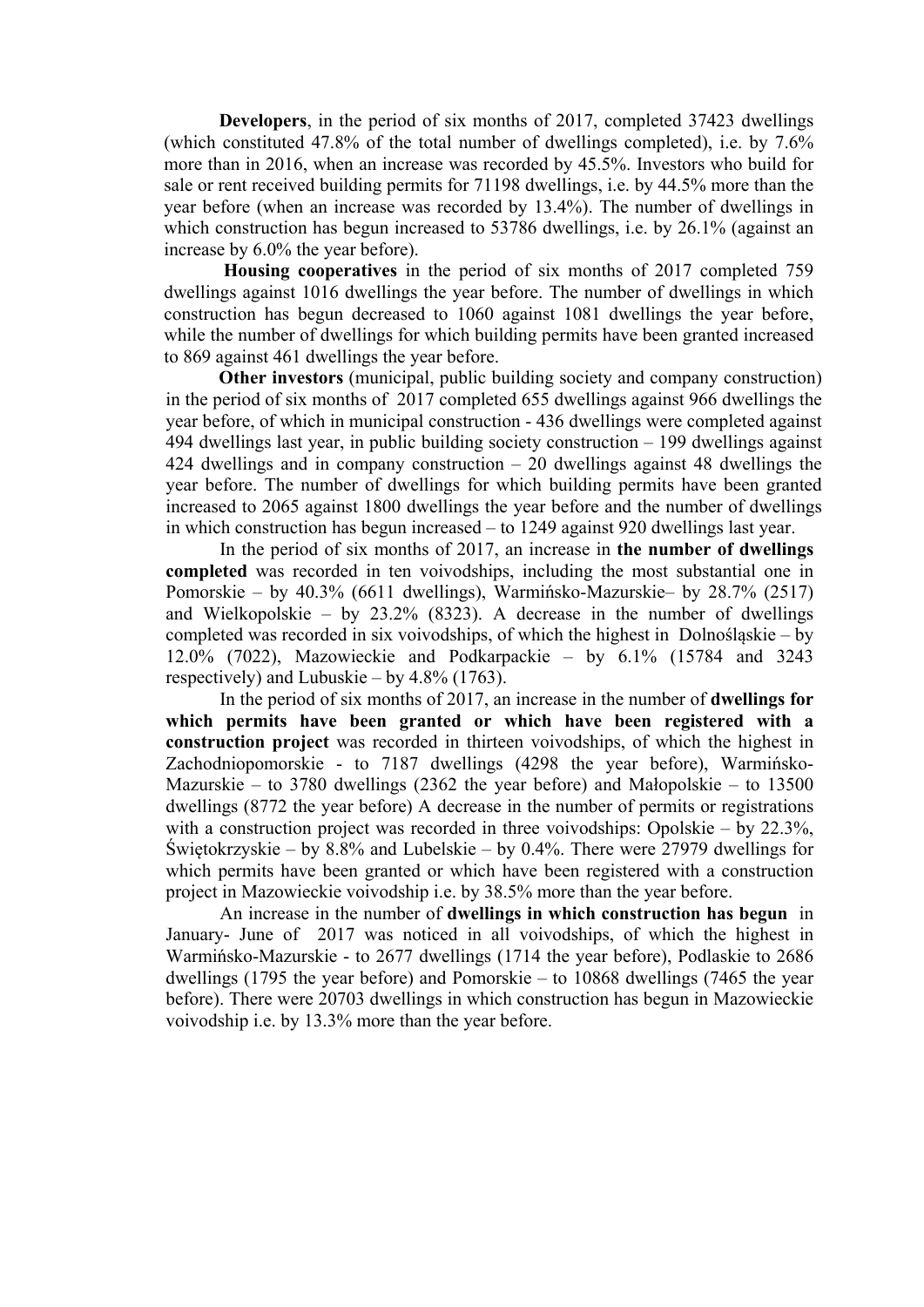|                                                                                                            | 2017   |                      |                          |        |                          |
|------------------------------------------------------------------------------------------------------------|--------|----------------------|--------------------------|--------|--------------------------|
| <b>Forms</b><br>of construction                                                                            | VI     |                      |                          | $I-VI$ |                          |
|                                                                                                            | number | VI<br>$2016 = 100$   | $\bf{V}$<br>$2017 = 100$ | number | $I - VI$<br>$2016 = 100$ |
| <b>Dwellings completed</b>                                                                                 |        |                      |                          |        |                          |
|                                                                                                            | 14373  | 122.8                | 113.0                    | 78276  | 106.1                    |
| Private                                                                                                    | 6445   | 101.9                | 102.0                    | 39439  | 106.6                    |
| For sale or rent                                                                                           | 7765   | 150.9                | 124.1                    | 37423  | 107.6                    |
| Cooperative                                                                                                | 45     | 73.8                 | 50.0                     | 759    | 74.7                     |
|                                                                                                            | 118    | 69.8                 | nearly<br>2-fold         | 655    | 67.8                     |
| Dwellings in which construction has begun                                                                  |        |                      |                          |        |                          |
|                                                                                                            | 22364  | 127.3                | 102.5                    | 106036 | 122.9                    |
|                                                                                                            | 9986   | 123.2                | 92.3                     | 49941  | 119.9                    |
| For sale or rent                                                                                           | 11952  | 129.8                | 112.0                    | 53786  | 126.1                    |
| Cooperative                                                                                                | 117    | 105.4                | 75.0                     | 1060   | 98.1                     |
|                                                                                                            | 309    | more than<br>2-fold  | nearly<br>2-fold         | 1249   | 135.8                    |
| Dwellings for which permits have been granted or which have been registered with a<br>construction project |        |                      |                          |        |                          |
|                                                                                                            | 24028  | 115.2                | 103.5                    | 130687 | 133.2                    |
| Private                                                                                                    | 10429  | 102.8                | 92.0                     | 56555  | 121.3                    |
| For sale or rent                                                                                           | 13164  | 124.8                | 112.7                    | 71198  | 144.5                    |
| Cooperative.                                                                                               | 125    | more than<br>62-fold | nearly<br>4-fold         | 869    | nearly<br>2-fold         |
|                                                                                                            | 310    | nearly<br>2-fold     | nearly<br>$2$ -fold      | 2065   | 114.7                    |

*b) company, municipal, public building society.*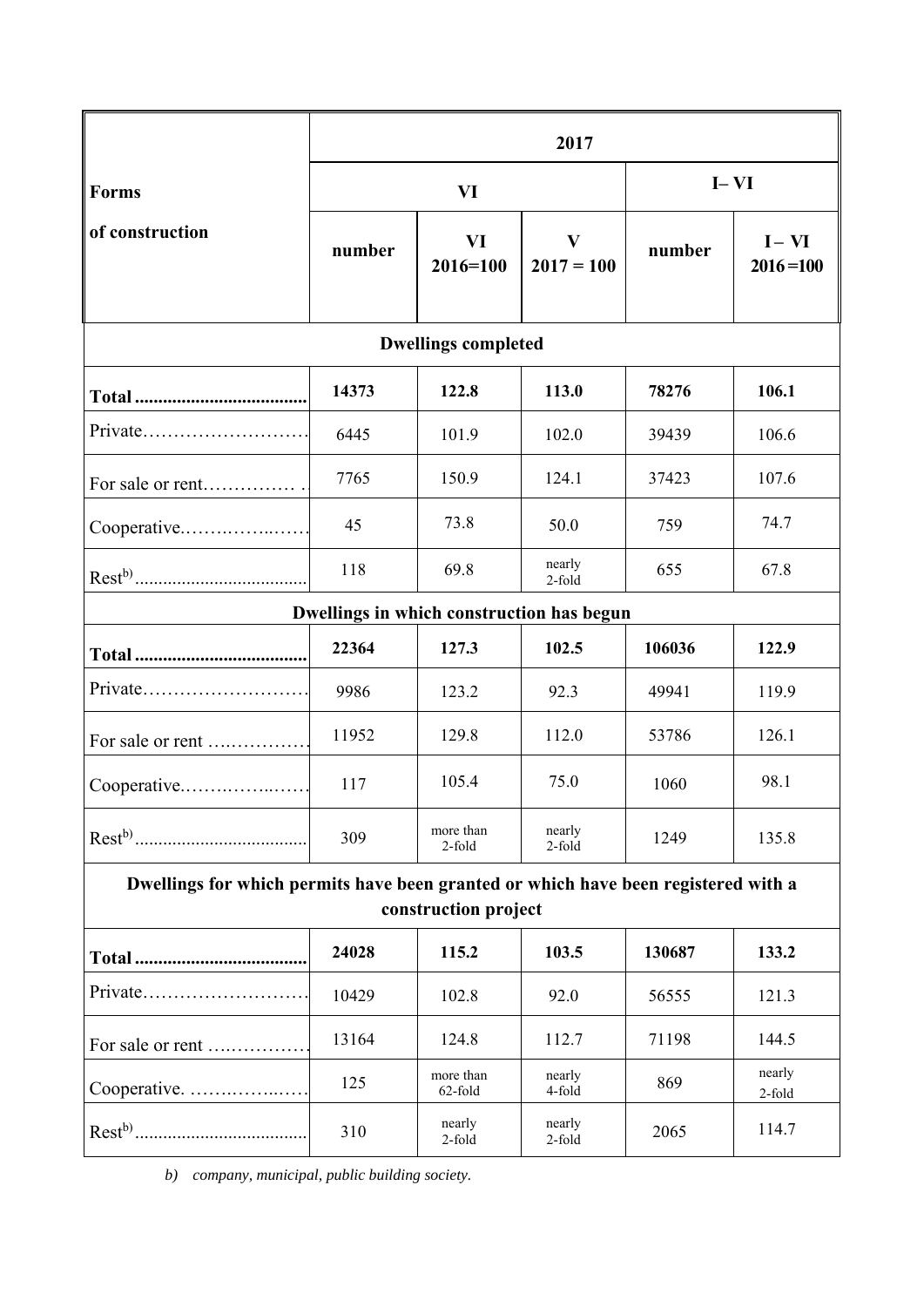